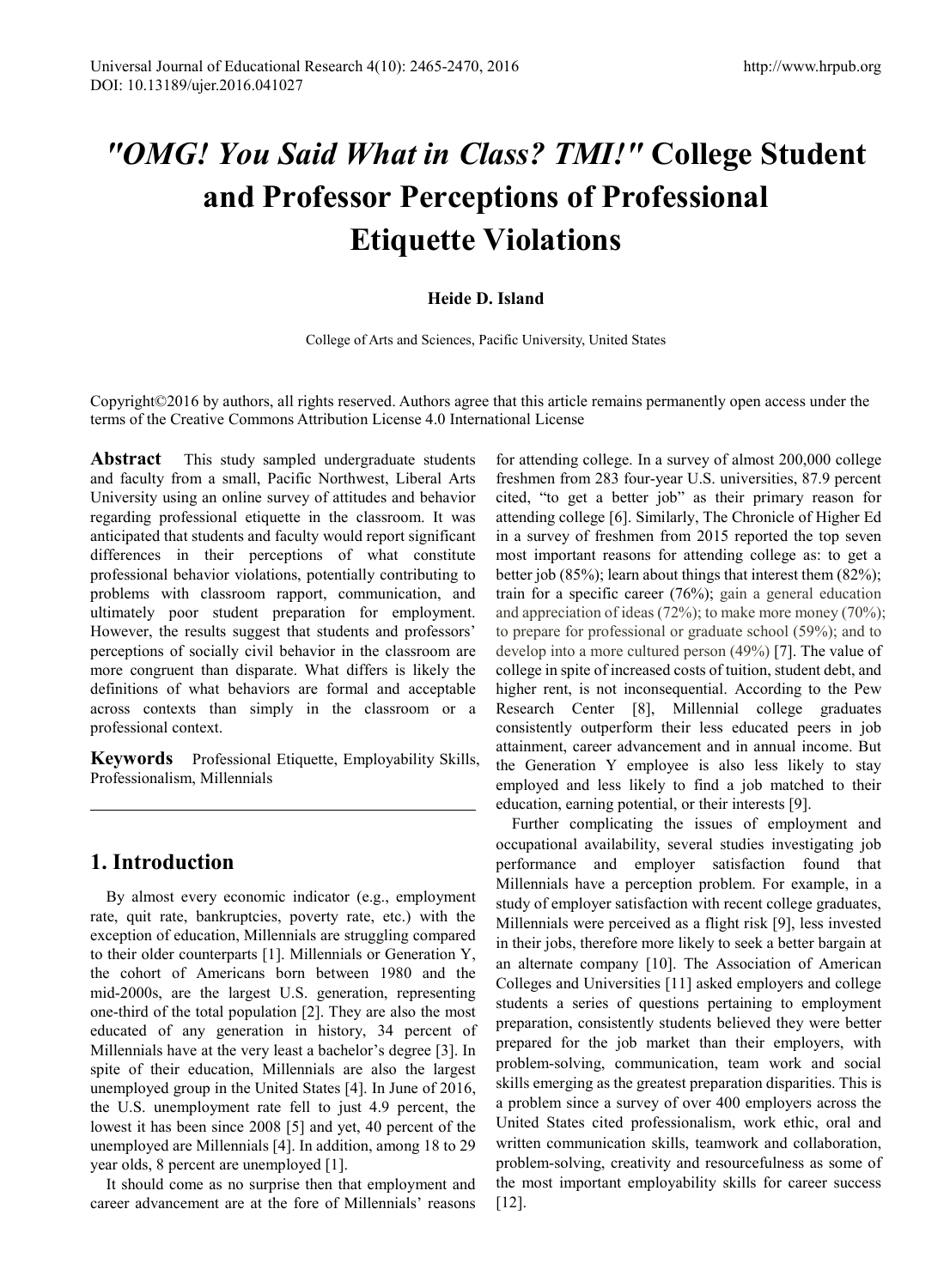Poor employability skills, particularly in the area of professionalism are also cited in a number of multidisciplinary studies as one of the chief complaints among college faculty in mentoring their students [13–17]. At closer inspection, issues of collaboration, social skills, and good judgement [12] are all part of a broader construct of etiquette, or social civility. So this begs the question, what is etiquette in the digital age, when texting is commonplace, intelligent phones are an accessory to the fork at the dinner table, and email, Instagram, Facebook, Snapchat, and Twitter are available in every context? Although etiquette has a number of definitions, several elements appear to be universal and certainly applicable in a professional context, these include: Civility (e.g., mutual respect, consideration of behavioral intention, adherence to social norms) [15], Accountability (e.g., taking responsibility for mistakes), Polish (e.g., hygiene, editing written and oral communication), Preparation, and Punctuality [12]. However, there is a good deal of disagreement within the empirical literature of what constitutes etiquette and professionalism. Similarly, this definitional disparity occurs across students and faculty as well. This is particularly troublesome given employers cite professionalism and collaboration (i.e., etiquette), work ethic, oral and written communication skills, and problem-solving, as most important employability skills [12]. Thus, professional etiquette is inextricably linked to employability and yet, in today's digital age of seeking immediate answers for virtually any question the expert and thereby the authority is deconstructed. This means many of the rules of etiquette, the known clichés to help guide behavior, "respect your elders" (or those with authority), "don't speak until spoken to" (including the patience to wait for someone to finish speaking before interjecting), "behave as a guest in someone else's house" (or simply recognizing others' personal boundaries both in space and in language), "don't forget the pleases and thank yous" (including follow-up letters of gratitude), and "if you can't say something nice, don't say anything at all" (or inappropriate statements) implicitly depend on the proximity to, and interaction of, the . Yet as a culture, we spend much of our time communicating in isolation, through online blogs, text messages, Twitter feeds, email or through the most rudimentary, an approximation of a gesture, the culturally specific emoji for the "thumbs" up gesture. This contributes to the variability of contexts in which behavior might occur, as well the formality, and complexity of the implicit social norms within each of those contexts. Consequently, contemporary definitions of etiquette, not to mention professional behavior, career-specific etiquette, is unclear, in part due to generational differences in these expectations.

The purpose of this study was to examine the extent to which these definitions of etiquette differ between faculty and students. If students or faculty believe the only relevant tutelage is content knowledge and not the inclusion of professional development, like employability skills, this outs a fundamental flaw in our college curricula. Professional

etiquette, is one of the fundamental employability skill cited among professionals and employers. If one of the goals of a college education is career and employment preparation, we need to do a better job of educating students of what these expectations and professional norms are and how to avoid violating them.

## **2. Materials and Method**

#### **2.1. Participants**

Survey participants were recruited from a sampling pool of undergraduate students and professors from the United States. The sample frame involved social media (e.g., Facebook), email solicitation, and snowball sampling. In both samples of students and faculty, females comprised the majority of respondents with 80% (*n*=72) of the students (*N*=90) and 69% (*n*=29) of the faculty (*N*=42) with a total number of 132 respondents. The average age of students was 20.5 years, while few professors provided their age; thus the average age of faculty could not be calculated.

#### **2.2. Materials**

Published academic research of professional etiquette and employability skills provides no single validated, empirical, or contemporary (i.e., included appropriate use of technology and social media) measure either individually or as a comprehensive survey of the two constructs: professional behavior (i.e., etiquette) or employability skills (both content-specific and experiential). Consequently, we mined the empirical literature for relevant measures that might be used in an initial analysis of attitudes concerning both professional etiquette and employability skills. As a result, three published measures of technology use [13], communication formality [14], and classroom civility [15] were adapted to better understand student and faculty attitudes of appropriate behavior and how technology-use may moderate perceptions of professional behavior.

The technology-use measure provided both quantitative response questions as well as qualitative response questions. For the quantitative questions, texting frequency was measured using a 5-point Likert-based response scale (e.g., never to daily) while the qualitative questions asked participants to give examples of classes in texting most occurred and if there were professor variables that contributed to the ease or probability of texting. Similar questions were posed for social media, including frequency and contextual use (e.g., classroom, meetings, during presentations, outside of the professional arena).

The adapted survey of social incivilities [13, 15] also used a quantitative Likert-based 5-point agreement scale pertaining to attitudes and behavior as well as questions requiring examples of unprofessional behavior both among professors and students as well introspective questions asking participants to outline their own professional challenges.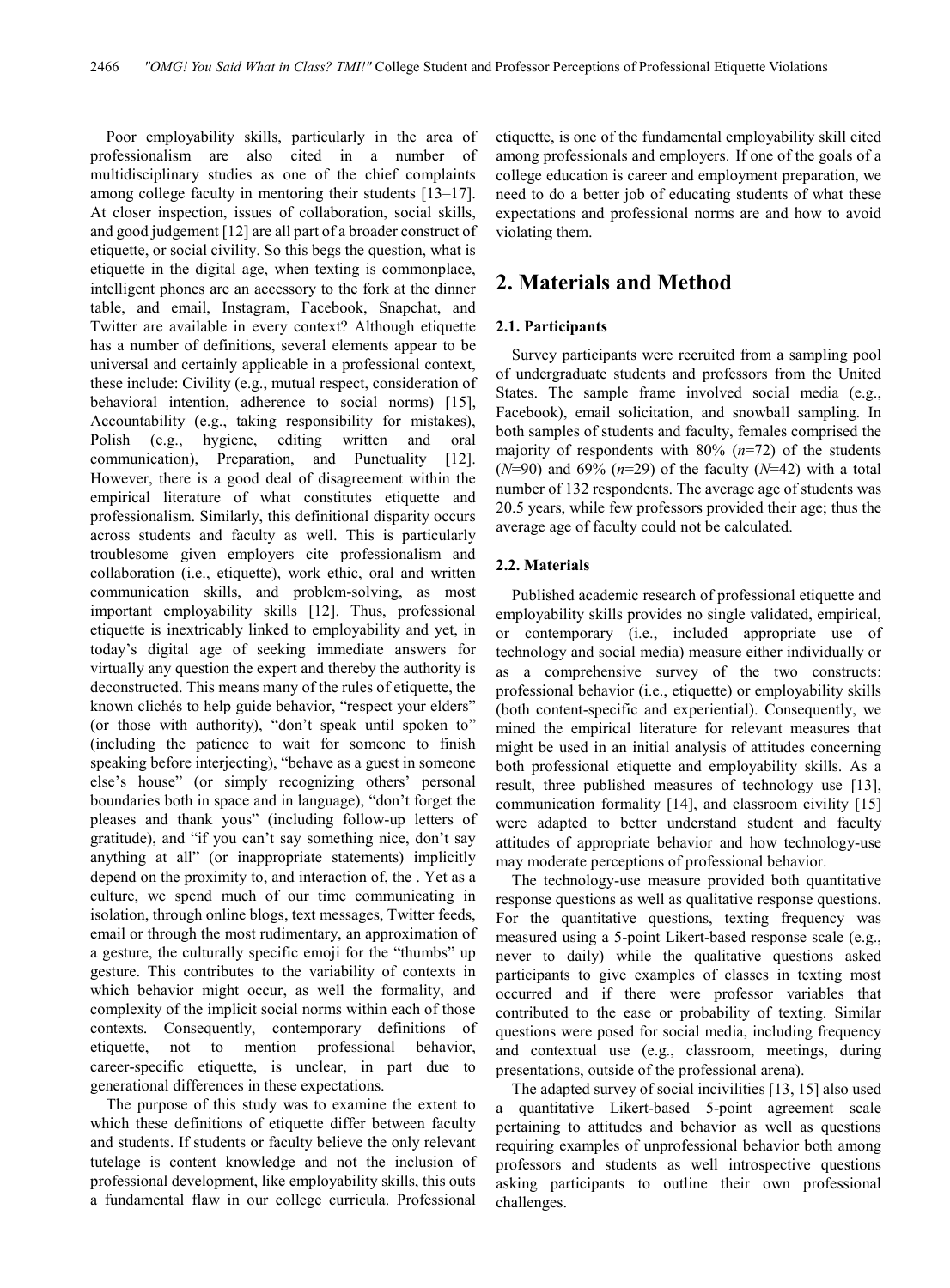Qualitative questions from a netiquette survey [14] assessed how formality of correspondence (e.g., email and texting) influenced attitudes of professional behavior. Additional demographic questions were included (e.g., age, gender) as well as participants' ranking of communication formality (i.e., "Which mode of communication is more formal? Texting, emailing, telephoning…?"), and how they perceived texting, social media, email, or surfing the internet when they were in class, meetings, or during presentations and qualitative questions requiring examples of what they perceived were unprofessional behavior. The resulting collection of questions used for this paper included 80 quantitative Likert-based and qualitative responses.

#### **2.3. Design and Procedure**

This study involved descriptive research using SurveyMonkey, a web-based survey distribution and data collection software. Participants were invited to participate in an online attitude and behavioral survey about professional etiquette. The survey began with informed consent procedures, data collection began following the acknowledgement and agreement of the informed consent procedures and a willingness to participate by checking a consent box and clicking an execute button labeled, "Begin" to administer the survey.

## **3. Results**

In order to assess student and faculty attitudes about appropriate behavior, we needed to establish how each perceived violations of appropriate behavior. Given the literature has focused largely on incivility in the classroom [18] as an antecedent for professional incivility, we started with classroom professional behavior.



**Figure 1.** Correspondence Formality Rankings by Student and Professor

First, we evaluated perceptions of different types of correspondence as formal or informal. Although students and faculty agreed that Twitter and texting were the least formal form of correspondence and thereby less professional, their perception of telephone, email, and

postal communication differed (see Figure 1). Students ranked telephone correspondence as the most formal, followed by electronic mail and postage; while faculty ranked postal correspondence as the most formal, followed by telephone communication, and email.

Further students and faculty were asked to take the perspective of the other regarding social norm expectations in class. This perhaps, more than any other component of the results, illustrates the civility confusion between professors and their students. For example, students, recognized that faculty find texting rude, yet among themselves, students did not perceive in-class texting as inappropriate (see Figure 2).



**Figure 2**. Faculty and Student Attitudes About In-Class Texting and Social Media Use

This may explain the differences between professors and students in their level of embarrassment when social media alerts, telephones ring, text or email alerts go off during meetings, classes, or presentations. Faculty reported (*M=*3.93; *SD*=.26) feeling significantly more embarrassment if their cell phone rang during a class or presentation, relative to students (*M=*2.66; *SD*=.60),  $t(102)=12.44$ ;  $p<.01$ ,  $\delta=0.60$ . Of course, faculty felt that students were more likely to violate civil classroom behavior (i.e., no texting, emailing, or use of social media) if the professors were less liked than their peers. In fact, when prompted to provide their agreement with the statement, "students text more in classes of professors they don't like," faculty (*M*=2.28; *SD*=.75) reported significantly higher agreement than the students (i.e., "I text more in classes of professors I don't like"), (*M*=2.00; *SD*=.67), *t*(108)=-5.09, *p*<.01, *δ*=.20. Similarly, professors felt students were more likely to violate professional etiquette in the classes they liked less (*M*=2.77; *SD*=.99), relative to students' self-reported probabilities of texting, emailing, checking Facebook, or tweeting in all of their classes (*M*=2.13; *SD*=.71), *t*(108)=-5.38, *p*<.01, *δ*=.22.

Even though, professional etiquette is most certainly an employability skill, professors underestimated the importance of applying their content courses to career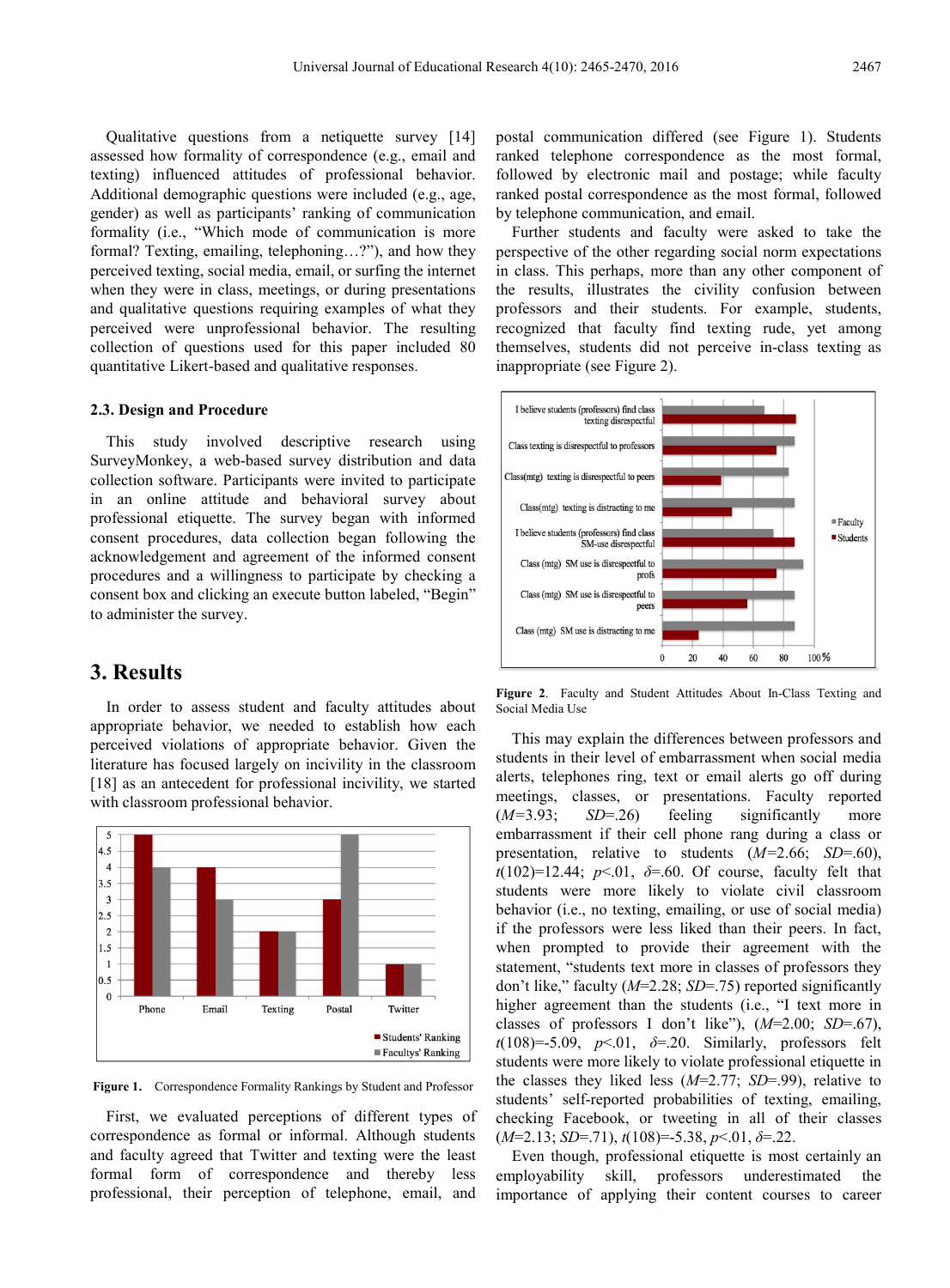success or employability (*M*=1.98; *SD*=.70) relative to the students (*M*=2.13; *SD*=.71) *t*(108)=-7.36, *p*<01, *δ*=.21, who assigned such skills a very high rating for their classes. But one problem may also be that faculty do not necessarily appreciate their role in mentoring for job success or the fallibility of their own professional etiquette. Thus we asked students to generate a list of what they felt were the most egregious violations of professional behavior among professors (see Figure 3).

|   | Student List $(N=90)$                                                                    | Faculty List $(N=42)$                                          |
|---|------------------------------------------------------------------------------------------|----------------------------------------------------------------|
| 1 | Professor fails to return materials in<br>within a reasonable window of time<br>$(n=54)$ | Student is disrespectful. $(n=32)$                             |
| 2 | Professor fails to respond to email. $(n=49)$                                            | Student expects accommodation for<br>late material $(n=29)$    |
| 3 | Professor appears unprepared for class.<br>$(n=45)$                                      | Student texts or checks social media<br>during class. $(n=24)$ |
| 4 | Professor is condescending toward<br>students. $(n=44)$                                  | Student appears unprepared for class.<br>$(n=22)$              |
| 5 | Professor makes an error in lecture and<br>does not acknowledge it. $(n=34)$             | Student is tardy to class. $(n=22)$                            |
| 6 | Professor is tardy to class. $(n=30)$                                                    | Student sends an email without<br>proofreading it. $(n=13)$    |

*Note:* Participants could select more than one behavior.

**Figure 3.** Top Six Most Unprofessional Classroom or Instructional Behaviors Reported by Students and Faculty

Six factors emerged, though these can be distilled into three broad categories: punctuality (in returning graded materials and in attendance), respect (acknowledgement and mutual respect), and accountability (acknowledge when they make a mistake. One of the most valued professorial professional behaviors was timeliness in returning graded materials. Not surprisingly, students rated grading punctuality higher (*M*=3.25; *SD*=.95) than did professors (*M*=2.09; *SD*=.70), t(122)=-7.44; *p*<.00, δ=.05. Students felt on average, that 5 days (*SD*=2.06) was an acceptable timeframe for reading, critiquing and grading exams, while papers should be returned after 6 days (*SD*=.2.65); beyond that was an unreasonable delay. In contrast, professors felt on average, that one week from the examination was an appropriate window to read, review, and return (*SD*=3.06), *t*(122)=-3.37; *p*=.001, *δ*= .11. For papers, 8 to 10 days was on average, an acceptable return time (*SD*=3.56), *t*(122)=-2.94; *p*=.004, *δ*=.08.

Faculty were asked to generate a similar transgression list pertaining to student professional etiquette violations. Similarly, six behaviors emerged (see Figure 3) all within the same global behaviors of punctuality (punctual to class), mutual respect (no class disruption with social media), and accountability (accept consequences for late material), though also with a four category of conscientiousness (e.g., proofreading and class preparation).

Since there was agreement between both faculty and students in terms of what they felt were troublesome violations of professional conduct, we asked students and professors to report their own professional challenges (see Figure 4).

The introspective challenges faculty most rated as problematic were consistent with the students' number one rated unprofessional behavior among their professors – failure to return graded materials on time. Although students also rated time management as their greatest professional challenge. Though among professors highest rated professional etiquette violation by students, time management was only implicitly suggested as a lack of preparation for class. Both students and faculty listed proof-reading emails as the third most problematic professional etiquette challenge. Students listed attitude, truancy and tardiness as problems as well, while faculty felt they both overshared in class and accommodated too many questions during class (likely more of a global problem of losing classroom control).

|   | Student List $(N=90)$                       | Faculty List $(N=42)$                                      |
|---|---------------------------------------------|------------------------------------------------------------|
| 1 | Budgeting time for assignments.<br>$(n=53)$ | Budgeting time for grading. $(n=28)$                       |
|   | Consistent studying. $(n=49)$               | Arriving to meetings on time. $(n=7)$                      |
| 3 | Proofreading Emails. $(n=10)$               | Proofreading Emails. $(n=22)$                              |
|   | Attitude. $(n=8)$                           | Over-sharing during class. $(n=12)$                        |
| 5 | Arriving to class on time. $(n=15)$         | Coming to class on time. $(n=8)$                           |
| 6 | Truancy. $(n=6)$                            | Accommodating too many<br>questions during class. $(n=16)$ |

*Note:* Participants could select more than one behavior.

**Figure 4.** Most frequently Self-Reported Professional Challenges Among Students and Faculty

## **4. Conclusions**

The purpose of this study was to evaluate the definitional disparities between faculty and students of what constitutes professional etiquette and their associated violations. Based on the results of this initial survey of professor and student attitudes, the most cited unprofessional behaviors for both groups include four broad violation categories: tardiness, accountability, respect, and conscientiousness. Tardiness may refer to attendance, failing to make a meeting, class, or appointment on time, but it may also include failing to make a deadline. For professors, students most frequently cited failing to read, review, and return graded materials in a timely manner as their most troubling and common unprofessional behavior. Professors cited student entitlement as a particularly problematic professional violation, specifically in an unwillingness to accept consequences for failing to meet a deadline and also expecting an accommodation or extension for late work. Students referred to professional violations of accountability in the form of pride, a failure to acknowledge a mistake in lecture or errors in written material as particularly bothersome violations of professional courtesy.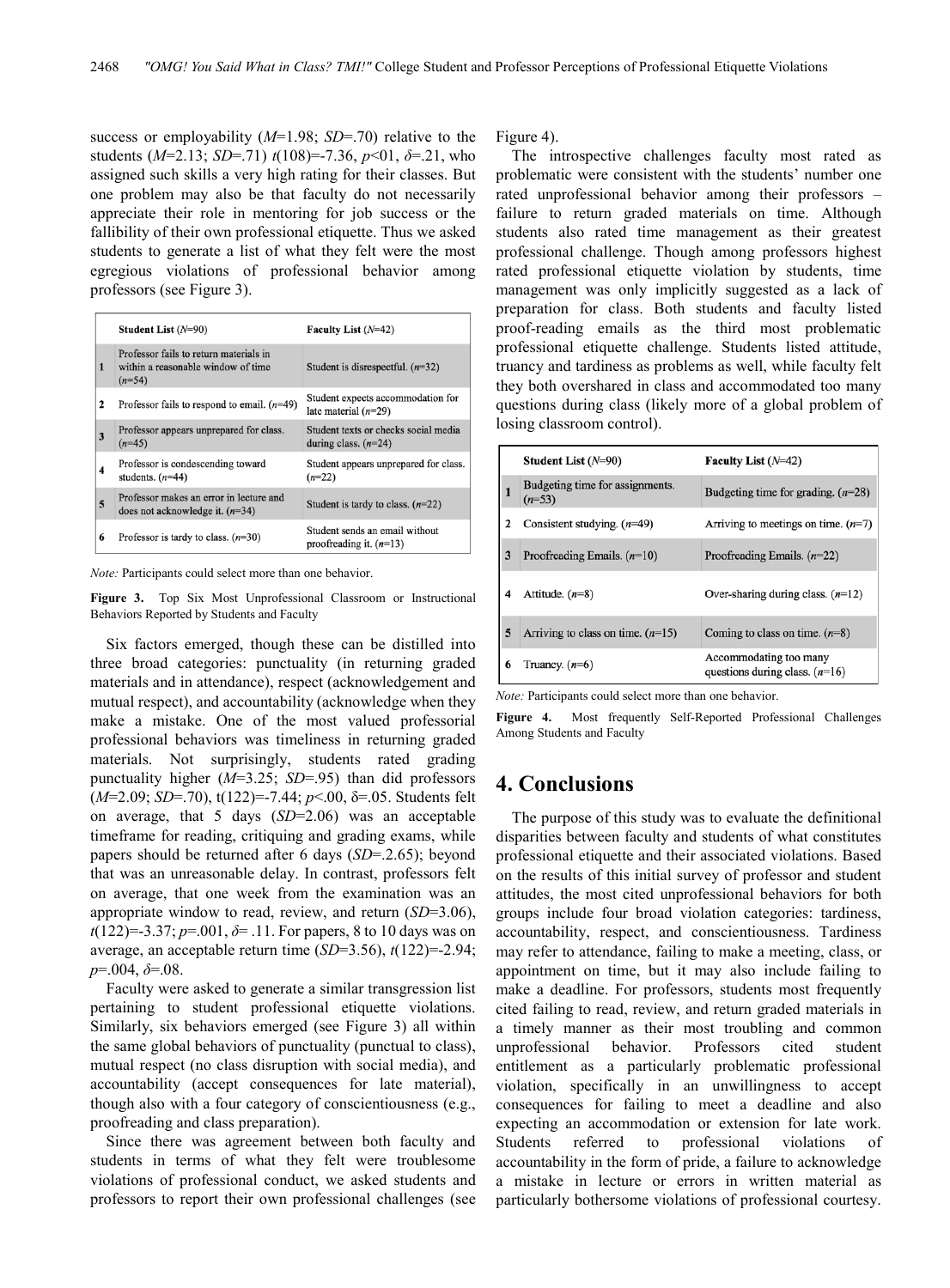Further, both students and faculty listed a lack of respect as a significant violation of professional civility. For students, this was evidenced through professor condescension, among faculty, they felt disrespected through inappropriate use of social media, texting, disrupting class, verbal transgressions, and unauthorized use of internet in their classes. As an aside, students reported an awareness that faculty did not appreciate this behavior, but among themselves, students did not believe this use of technology in the classroom was rude. Finally, faculty uniquely listed failures in conscientiousness as particularly problematic among their students' professional etiquette, as well as a challenge for themselves. An example of this is in proofreading emails, taking the time to make sure they lack errors or are appropriately formal.

Overall, there were fewer disparities in student and professors' perception of professional etiquette violations. Though, there were differences in the perception of what constitutes formal and therefore more appropriate communication (e.g., emailing, in person, or texting). No doubt the convenience and availability of texting, emailing, "Googling" the Internet, checking social media, and even taking notes through photographing an overhead, PowerPoint slide, or the notes written on a whiteboard contributes to this discrepancy. Generational differences are also a likely contributor, just like language and social norms, etiquette both social and professional evolve across the generations, as the availability of resources and our historical experiences change.

Despite the small sample size and the measurement constraints (there were no standardized empirical measures of professional etiquette specifically for college students) cof this study, it was apparent that professional etiquette not only involves attitudes and behaviors but also potentially a temperamental advantage associated with conscientiousness. Although several studies in the health professions like nursing [19], surgery [20], physical therapy [21], pharmacy [22], argue for the inclusion of professionalism in their graduate curricula, much of this work involves patient care and is less applicable to a college and general employment setting. Other literature [23] investigating differing professionalism perceptions among students, faculty and employers are now largely dated with the frenetic pace of technology innovation and adoption among college-age pre-professionals and the changing expectations and skillsets necessary for employment.

In addition, consistent with The Chronicle of Higher Education's report of college freshmen in 2015 [7], the student participants for this study rated career preparation and employability skills as not simply a course expectation, but as an important component of their college experience. Faculty however, underestimated the importance of career and employment preparation, although this may be attributable to the sampling frame of Liberal Arts professors.

Professional etiquette as a learning construct is a bit

ubiquitous, with no singular outcome measure (i.e., proficiency in a content area for a class) yet it is maintained as definitive expectation among employers and professors. This means, professional etiquette, as an employability skill is an implicit expectation, without clear instruction or responsibility of who is charged with the tutelage.

It is clear from this study and the paucity of measures available to evaluate professional etiquette that a need exists for such an instrument. Therefore, the development of a formal, validated psychometric measure of professional etiquette as a subcategory of a more global construct of employability skills is in process. The inception of the Professional Etiquette and Employability Skills Inventory (PEESI) is a multidisciplinary project that solicited feedback from an array of professional disciplines including: law, medicine, consulting, technology, health and wellness, and retail, as well as from college faculty and students. The goal is to establish an empirically valid outcome measure that might evaluate initial scores of professional etiquette (e.g., civility attitudes and behavior) and employability skills (e.g., conflict resolution, problem-solving, and communication) at the onset of their college career that can be tracked and compared to concluding scores upon graduation.

The value of mentoring professional and social etiquette in college is evident, it does not appear to be enculturated elsewhere, as such professors need to think of professionalism as a learning outcome for all of their syllabi. In fact, Feldman [24] asserts that classroom civility is an instructor responsibility to engender socially responsible adults not simply for career advancement but world betterment.

# **Acknowledgements**

The author is grateful to the participants who agreed to participate in this initial professional etiquette project as well as Devin Furutani, Austin Downey and Bryce Harris for their initial work on the SurveyMonkey materials.

## **REFERENCES**

- [1] Generation Opportunity. State of the Millennial Report: A review of the challenges and opportunities for young Americans. Arlington, VA, 5–10, Dec. 12, 2016.
- [2] Council of Economic Advisors. The Millennial Report 2014. The Executive Office of the President of the United States. Washington, D.C., 23-25, October 2014
- [3] E. Patten, R. Fry. How Millennials today compare to their grandparents 50 years ago. Pew Research Center, March 19, 2015.
- [4] L. Goodman. Millennial college graduates: Young, educated, and jobless. Newsweek, May 27, 2015.